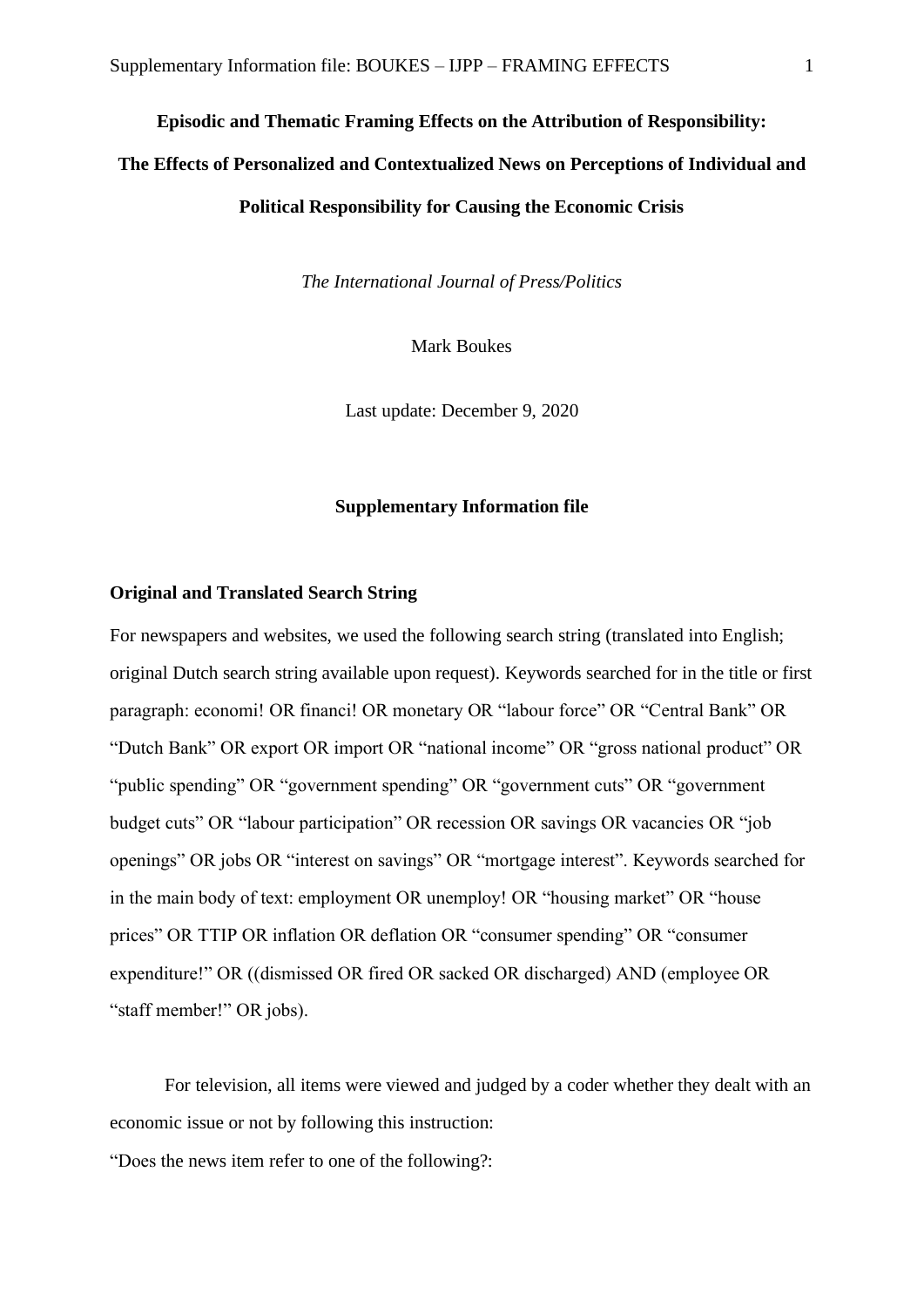#### FRAMING EFFECTS ON ATTRIBUTION OF RESPONSIBILITY 2

• The economy and its situation

• Economic topics. E.g. employment, price changes, economic growth / contraction, interest, benefits, pensions, Greek debt crisis.

The economic or financial situation of people in society.

The economic or financial situation of companies.

Refers to one of the following concepts: the economy, economic developments (eg growth or contraction), unemployment, redundancies, employment, number of vacancies, price changes, inflation, deflation, housing market, house prices, consumer behavior, consumer confidence, trade (position) of the Netherlands, the value of the Euro, interest rates (on savings account, loans, bonds or mortgage), budget cuts by the Dutch government.

Refers to a concept that is closely linked to the words above and falls under the spirit of the research according to the coder."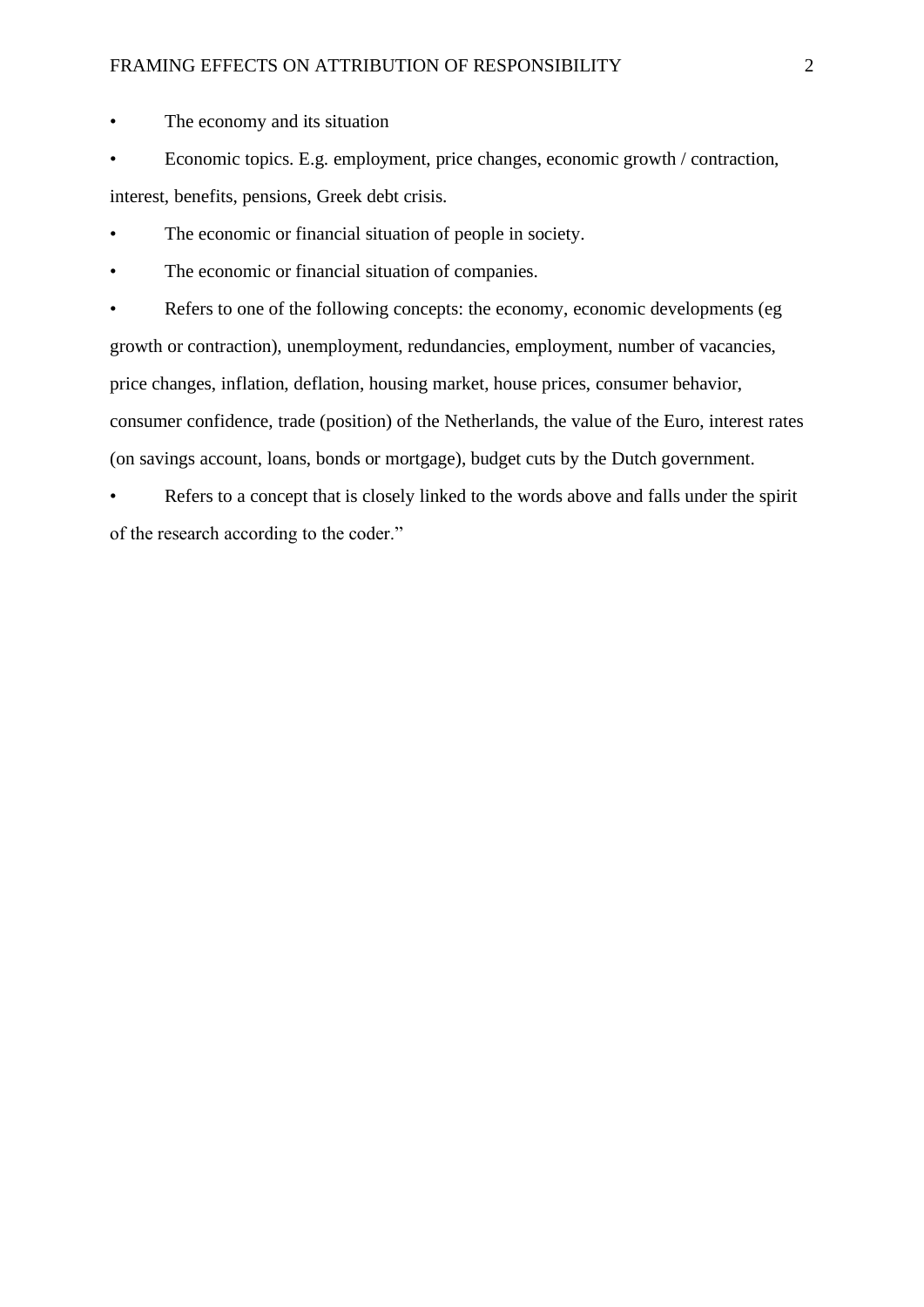#### **Robustness Checks of Statistical Results**

#### *Fixed-Effects Regression Models:*

# Table A1. *Predicting the mentioning of individual citizens (Model 1) or national politics (Model 2) as responsible actor for causing the crisis.*

|                                                  | Model 1:                         | Model 2:                     |  |  |
|--------------------------------------------------|----------------------------------|------------------------------|--|--|
|                                                  | Individual responsibility $(\%)$ | Political responsibility (%) |  |  |
|                                                  | $b$ (SE)                         | (SE)<br>b                    |  |  |
| Intercept                                        | 12.91(3.16)<br>.000              | 24.13 (3.47)<br>.000         |  |  |
| Economic news attention $t$                      | $-0.34$ $(0.22)$ .127            | $-0.15$ $(0.24)$ .548        |  |  |
| Trust in media,                                  | $-0.08$ $(0.26)$ .768            | $-0.17$ $(0.28)$ .559        |  |  |
| Consumer confidence $t$                          | $0.41$ $(0.48)$ .401             | $-1.03$ $(0.53)$ $.052$      |  |  |
| Political trust,                                 | $-0.25$ $(0.45)$ $.581$          | $-1.58$ $(0.49)$ $.001$      |  |  |
| Mental well-being $t$                            | $-0.33$ $(0.72)$ .647            | $0.27$ $(0.80)$ .739         |  |  |
| Exposure to episodically framed crisis news $t$  | $-0.30$ $(0.12)$ $.009$          | $-0.21$ $(0.13)$ $.103$      |  |  |
| Exposure to the matically framed crisis news $t$ | $-0.01$ $(0.07)$ .873            | 0.03<br>(0.07)<br>.681       |  |  |
| $R^2$ (within)                                   | .004                             | .004                         |  |  |
| $R^2$ (between)                                  | .006                             | .146                         |  |  |
| $R^2$ (overall)                                  | .005                             | .081                         |  |  |
| $N$ (Wave 1+ Wave 2 + Wave 3)                    | 9,810                            | 9,810                        |  |  |

*Note*. Cells contain unstandardized (*b*) coefficients with standard errors (*SE*) in parentheses, and probabilities (*p*; two-tailed).

|  | Table A2. Predicting the mentioning of individual citizens (Model 3) or national politics |  |  |  |
|--|-------------------------------------------------------------------------------------------|--|--|--|
|  |                                                                                           |  |  |  |

*(Model 4) as responsible actor for causing the crisis.*

|                                                  | Model 1:                         | Model 2:                     |  |  |
|--------------------------------------------------|----------------------------------|------------------------------|--|--|
|                                                  | Individual responsibility $(\%)$ | Political responsibility (%) |  |  |
|                                                  | $b$ (SE)<br>Ŋ                    | $b$ (SE)<br>n                |  |  |
| Intercept                                        | 12.95 (3.16) .000                | .000<br>24.18 (3.47)         |  |  |
| Economic news attention $t$                      | $-0.34$ $(0.22)$ .128            | $-0.15$ $(0.24)$ $.545$      |  |  |
| Trust in media,                                  | $-0.08$ $(0.26)$ .767            | $-0.16$ $(0.28)$ .562        |  |  |
| Consumer confidence $t$                          | $0.39$ $(0.48)$ $.422$           | $-1.06$ $(0.53)$ $.047$      |  |  |
| Political trust $t$                              | $-0.25$ $(0.45)$ .575            | $-1.60(0.49)$<br>.001        |  |  |
| Mental well-being $t$                            | $-0.32$ $(0.72)$ .664            | 0.31(0.80)<br>.694           |  |  |
| Exposure to episodically framed crisis news $t$  | $-0.40$ $(0.16)$ $.013$          | $-0.43$ $(0.18)$ $.015$      |  |  |
| Exposure to the matically framed crisis news $t$ | 0.03(0.09)<br>.734               | $0.14$ $(0.09)$ .131         |  |  |
| Episodic framing $\times$ Left-right ideology    | $-0.07$ $(0.09)$ $.401$          | $-0.17(0.09)$<br>.066        |  |  |
| Thematic framing $\times$ Left-right ideology    | $(0.05)$ .499<br>0.03            | 0.10(0.05)<br>.068           |  |  |
| $R^2$ (within)                                   | .004                             | .004                         |  |  |
| $R^2$ (between)                                  | .004                             | .140                         |  |  |
| $R^2$ (overall)                                  | .004                             | .081                         |  |  |
| $N$ (Wave 1+ Wave 2 + Wave 3)                    | 9,810                            | 9,810                        |  |  |

*Note*. Cells contain unstandardized (*b*) coefficients with robust clustered standard errors (*SE*) in

parentheses, and probabilities (*p*; two-tailed).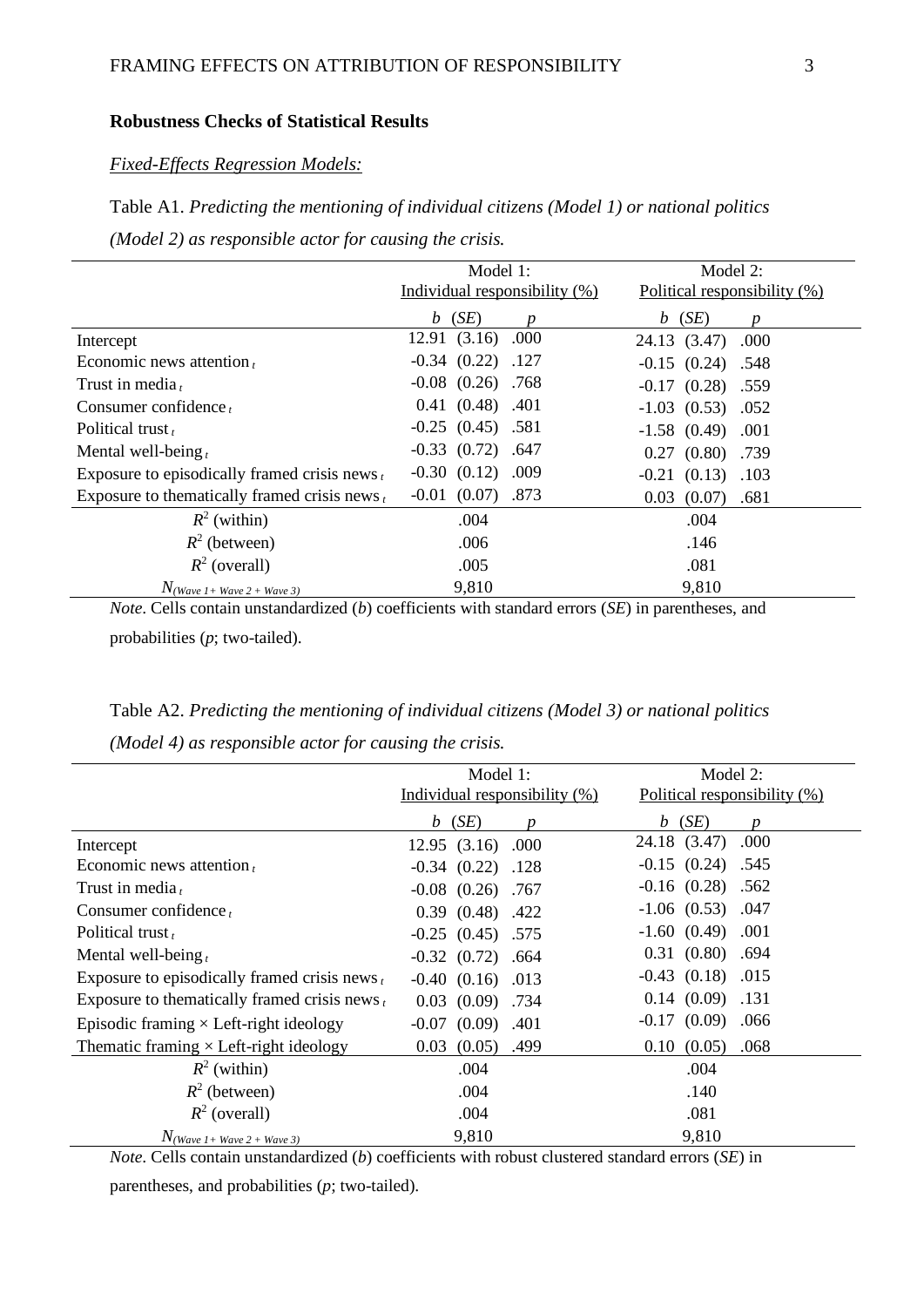## *Logistic Regression Models:*

Table A3. *Predicting the mentioning of individual citizens (Model 1) or national politics (Model 2) as responsible actor for causing the crisis.*

|                                                     | Model 1:<br>Individual responsibility | Model 2:<br>Political responsibility |  |
|-----------------------------------------------------|---------------------------------------|--------------------------------------|--|
|                                                     | (SE)<br>$\boldsymbol{b}$<br>D         | (SE)<br>$\boldsymbol{b}$<br>p        |  |
| Intercept                                           | $-3.50$ $(0.44)$<br>.000              | 0.27<br>.411<br>(0.33)               |  |
| Lagged D.V. $_{t-1}$                                | (0.10)<br>2.10<br>.000                | 1.32<br>(0.08)<br>.000               |  |
| Wave                                                | 0.12<br>(0.09)<br>.200                | 0.12(0.07)<br>.090                   |  |
| Age                                                 | $-0.01$<br>(0.00)<br>.031             | $0.00\,$<br>(0.00)<br>.233           |  |
| Female                                              | 0.25<br>(0.10)<br>.009                | 0.14(0.08)<br>.071                   |  |
| Lower-educated                                      | $-0.31$<br>(0.14)<br>.026             | (0.09)<br>0.13<br>.151               |  |
| Higher-educated                                     | (0.10)<br>0.05<br>.600                | $-0.17$<br>(0.08)<br>.039            |  |
| Left-right ideology                                 | (0.02)<br>0.05<br>.014                | 0.03<br>(0.02)<br>.100               |  |
| Internal efficacy                                   | 0.01<br>(0.01)<br>.687                | (0.01)<br>0.01<br>.364               |  |
| Current affairs knowledge                           | (0.02)<br>0.03<br>.130                | $-0.08$<br>(0.02)<br>.000            |  |
| Talking about current affairs                       | (0.03)<br>0.04<br>.177                | $-0.01$ $(0.03)$<br>.807             |  |
| Economic news attention $t$                         | (0.02)<br>.016<br>$-0.06$             | $0.06$ $(0.02)$<br>.004              |  |
| Trust in media $t$                                  | (0.03)<br>.129<br>$-0.04$             | $-0.03$ $(0.02)$<br>.179             |  |
| Consumer confidence $t$                             | (0.05)<br>.000<br>0.21                | .000<br>$-0.24(0.04)$                |  |
| Political trust,                                    | (0.04)<br>.000<br>0.21                | $-0.30(0.03)$<br>.000                |  |
| Mental well-being $t$                               | $-0.09$<br>(0.06)<br>.165             | .781<br>$-0.01$<br>(0.05)            |  |
| News consumption (survey)                           | (0.04)<br>0.00<br>.988                | $-0.02$<br>(0.03)<br>.485            |  |
| Exposure to episodically framed crisis news $t$     | $-0.03$<br>(0.02)<br>.084             | $0.00\,$<br>(0.02)<br>.949           |  |
| Exposure to the<br>matically framed crisis news $t$ | (0.01)<br>.481<br>$0.00\,$            | (0.01)<br>.374<br>$0.00\,$           |  |
| Pseudo $R^2$                                        | .172                                  | .148                                 |  |
| $N_{(Wave 2 + Wave 3)}$                             | 6,384                                 | 6,384                                |  |

*Note*. Cells contain unstandardized (*b*) logit coefficients with robust clustered standard errors (*SE*) in

parentheses, and probabilities (*p*; two-tailed).